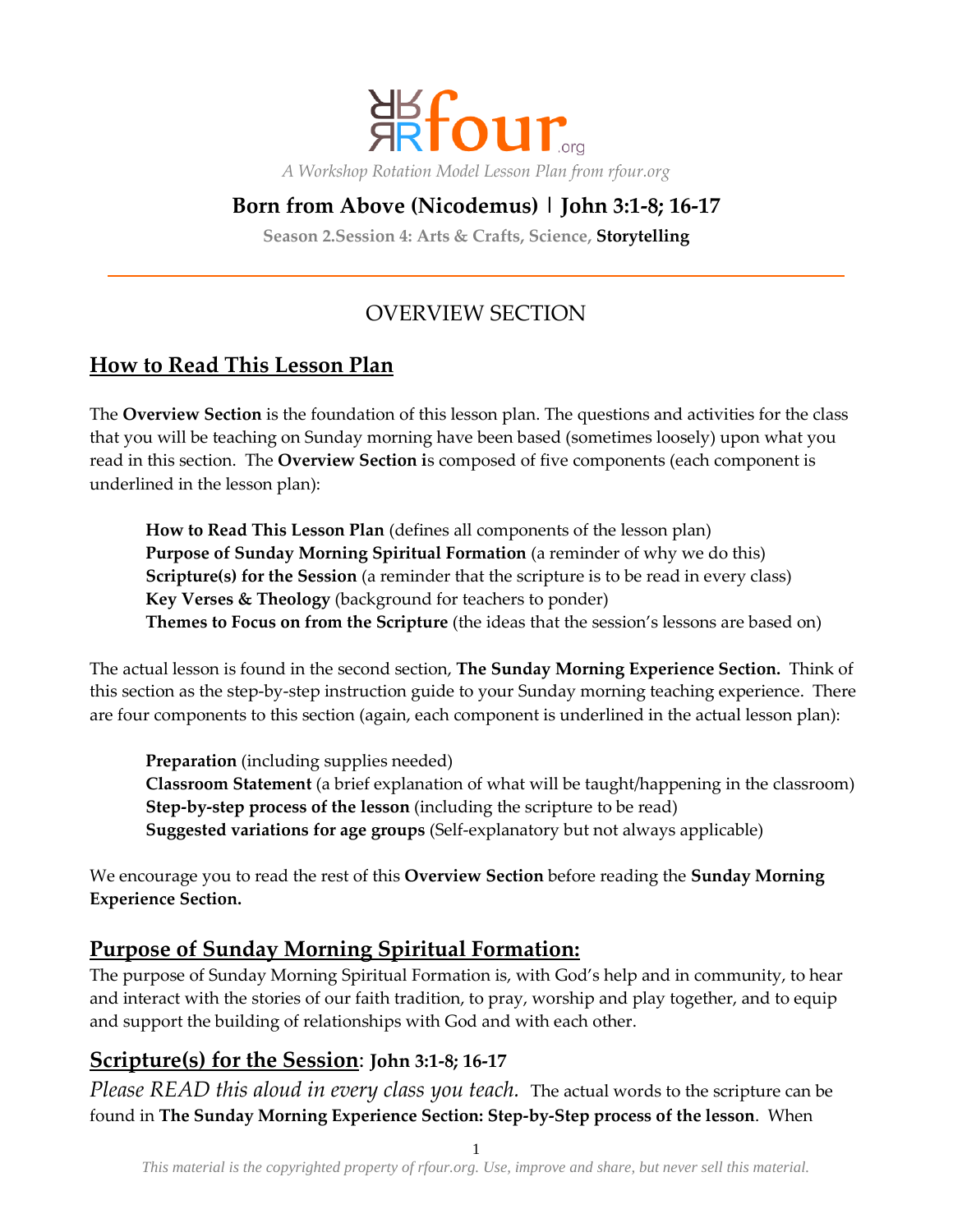reading to the class, please read it from the lesson plan (not an actual Bible) as the wording of the scripture has been modified to help clarify some language issues. However, feel free to print out the scripture and place it IN a Bible, so that there is a visual connection between the Bible and the story.

Key Verses & Theology: These are provided to help the teachers think about and build a framework for understanding the story to help in answering some of the questions that the students might raise in class.

*1 Now there was a Pharisee named Nicodemus, a leader of the Jews. 2 He came to Jesus by night.* The Pharisees were the established religious and cultural leaders of Israel. The Israelites placed a great amount of prestige on the Pharisees. However, Jesus teachings often painted the Pharisees in a bad light. Jesus often pointed out how the Pharisees cared more for their own prestige than they cared about helping the people pay attention to and experience God. Jesus, by paying attention to God, performing miracles and encouraging the people to pay attention to God, was stealing the Pharisee's thunder (not on purpose – that's just how it works. When we pay attention to and are obedient to God and God's way, we shine brighter than those walking their own path). This is why Nicodemus, a Pharisee, comes to Jesus *at night.* Nicodemus does *not* want to be seen with Jesus. If he was seen with Jesus, fellow Pharisees would reprimand him and Nicodemus would lose prestige and standing. So even though Nicodemus is curious about Jesus, he's not curious enough to risk his image with outright contact with Jesus. And so this clandestine meeting takes place.

*3 Jesus answered him, "Very truly, I tell you, no one can see the kingdom of God without being born from above."* Nicodemus, who seems to be purposely obtuse in his response to Jesus' statement says, 'You can't re-enter your mother's womb and be born again!" Jesus, though, isn't talking biologically. He's talking about perspective. As long as Nicodemus' perspective is one based on prestige, image, power and control, then he is not going to be able to see God's kingdom or be able to receive, in any large measure, the Holy Spirit. Jesus is telling Nicodemus that in order to shift one's perspective so radically, one must start over. Basically, Jesus is telling Nicodemus that if Nicodemus really wants to understand, then he has to throw the baby out with the bathwater and begin his life again. And if Nicodemus does begin again, he must submit to the ways of God's instead of to the ways of humans.

*8 You know well enough how the wind blows this way and that. You hear it rustling through the trees, but you have no idea where it comes from or where it's headed next. That's the way it is with everyone 'born from above' by the wind of God, the Spirit of God."* Jesus is telling Nicodemus in this verse that when you are born again you will not know or even understand why you are to do certain things. That you will be directed by God in a fashion that is similar to the wind. For an image-obsessed person like Nicodemus, who likes to have all his ducks in a row, this is an unfathomable way of life. Which is why he'd have to completely let go of his current life and start over in order to see and live God's way. He'd have to have new priorities and not try to hold the position he now has in life. Just like the disciples gave up their way of life when Jesus called them to follow, so would Nicodemus have to give up his way of life to the wind, to the Spirit of God.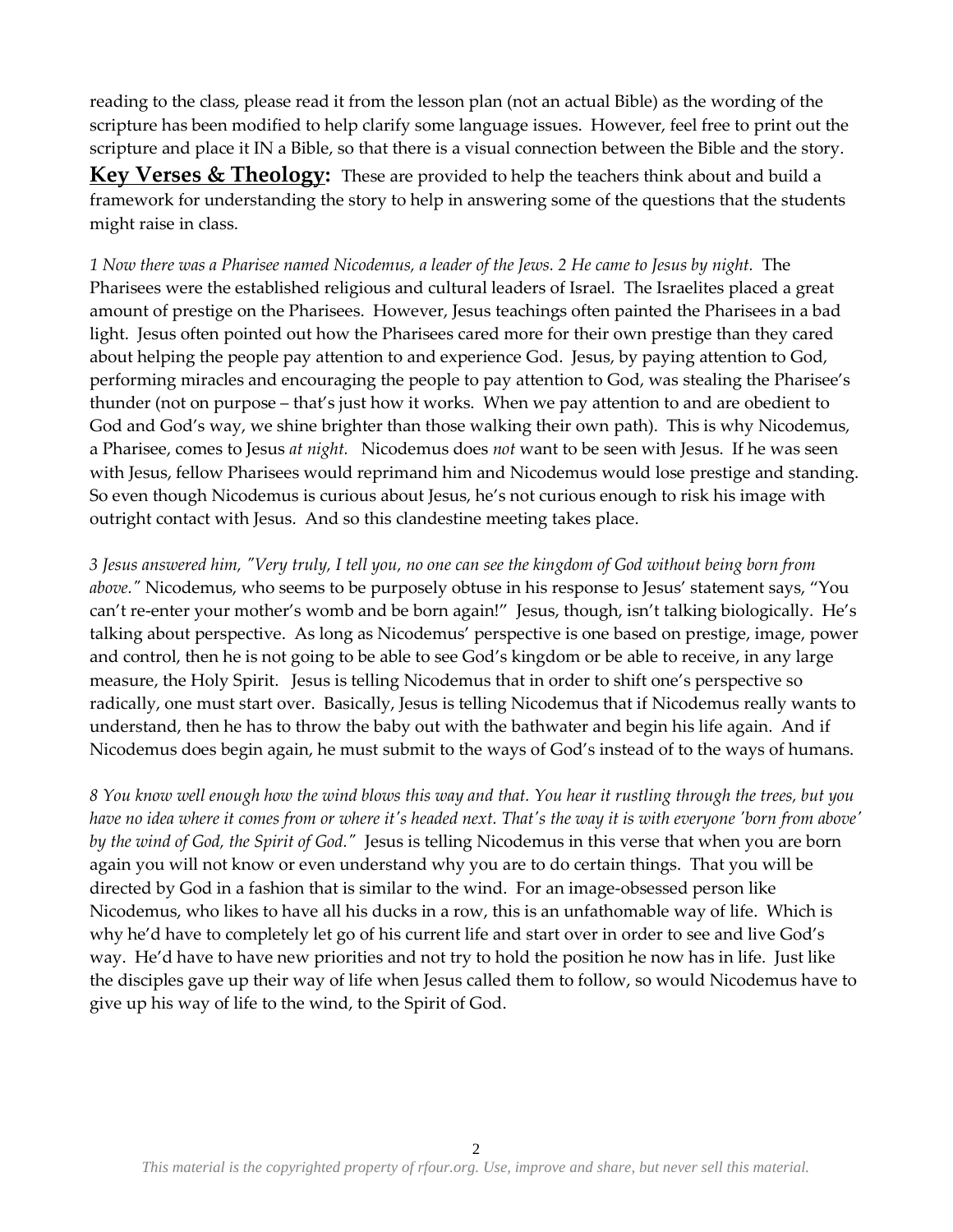**Themes to Focus on from the Scripture:** Themes are provided to help teachers understand the teaching of the *session* (not necessarily the class). Sometimes an activity in one class may not match up with any of the themes.

**Image**: Nicodemus is worried what others will say about him. So he hides his actions from the world. He does not want to be seen talking to Jesus. And so what does Jesus talk about? He talks to Nicodemus about what you have to do in order to see the Kingdom of God. And part of what Jesus says is that Nicodemus has to stop caring about what others think of him because God will be sending him one way and then the next, like how the wind blows a leaf. And if Nicodemus cares too much about what he looks like, then he will not be able to be obedient to God's call. Being your own man/woman and being a child of God are not compatible identities.

**Wind**: The Hebrew word for wind, spirit and breath is the same word (*ruach)*. So when Jesus says wind, he's also saying the word Spirit. Jesus is pointing out that we can't make plans based on the wind. And the same is true for the Spirit. If we have plans, the wind will mess those plans up (think of a picnic on a windy day, for example). If we don't want our plans messed up (and we probably don't since that's why we made plans in the first place), then we'll be resistant to where the wind/Spirit would be leading us. In order to get rid of all our plans and expectations, we'd have to start our living all over again, and in doing so, base our decisions on a whole new set of understandings.

**Saved**/**Salvation**: All this talk of starting life again, being reborn, letting the Spirit guide us instead of our plans can sound pretty scary as well as wacky, crazy and irresponsible. Nicodemus probably had similar thoughts. This is why Jesus tells him what has become the famous verse of 'For God so loved the world that he sent his only son, not to condemn the world, but to save it.' Even though being reborn (once we consider what it consists of) sounds initially destructive, Jesus is reminding Nicodemus that this whole starting over thing is the better way. And, that this better way of being reborn and then living God's Way will save everyone from the consequences of our current ways of living. This can be a hard teaching. Seeing what we need to be saved from helps us to receive this difficult lesson. We never hear if Nicodemus starts over or not, but we do see this rebirth Jesus describes happen later, with another Pharisee named Paul.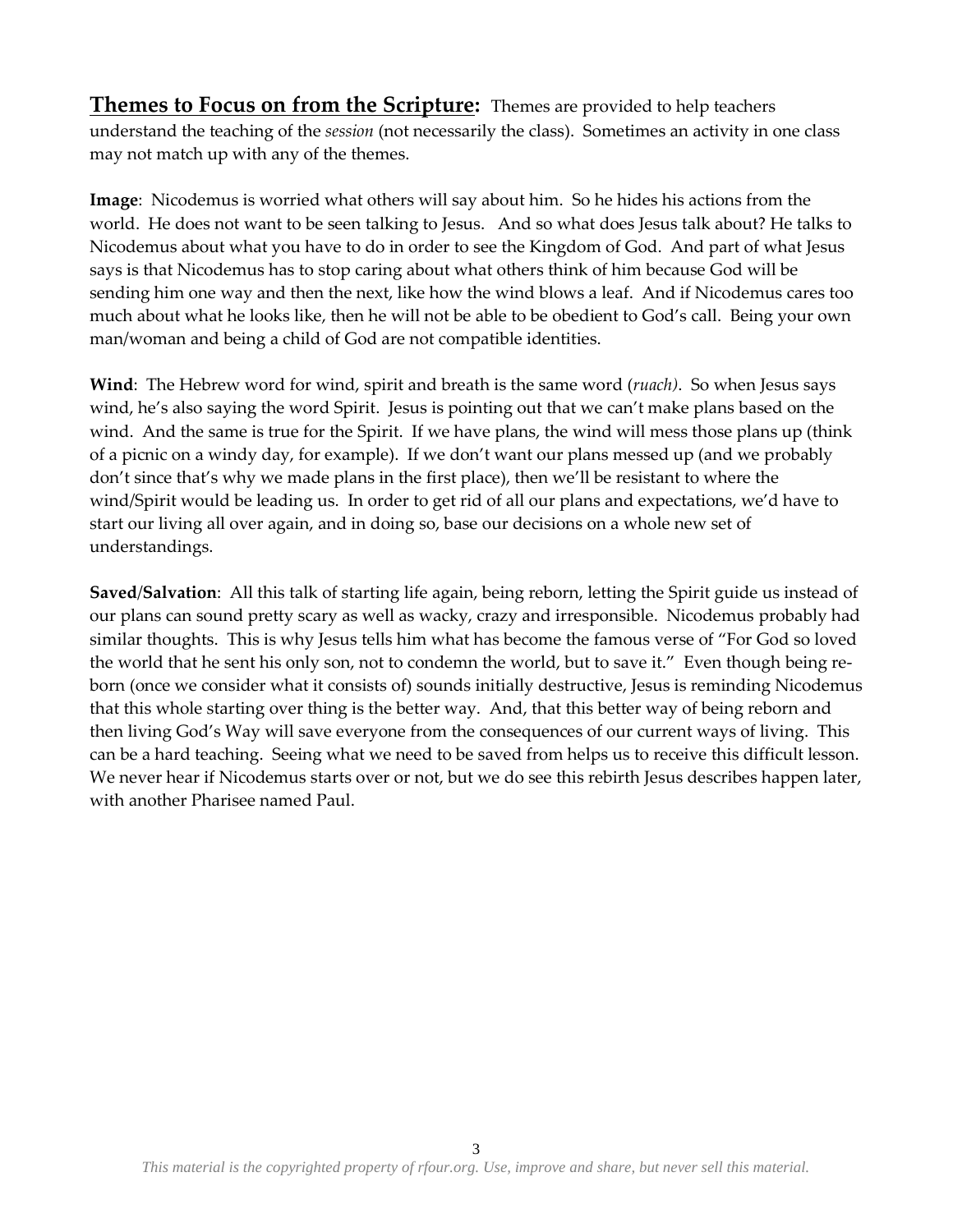

## **Born from Above (Nicodemus) | John 3:1-8; 16-17**

**Season 2.Session 4: Arts & Crafts, Science, Storytelling**

## THE SUNDAY MORNING EXPERIENCE SECTION

# **Preparation**

- o Print out this lesson plan and bring it with you on the Sunday Mornings you are teaching
- o Arrive at pre-arranged time to join other teachers, shepherds and staff for an opening prayer.
- o Supplies Needed: DVD movie (online at [www.rfour.org/media.html.](http://www.rfour.org/media.html) Or you can contact me at [support@rfour.org](mailto:contact@rfour.org) about receiving a DVD with all the movies on it for Season 3); TV w/DVD player; 4 to 5 scripts for puppets (see *Storytelling Supply Document S3-S4*); some sort of upright material to for the puppeteers to hide behind and put their puppets above (a large, modified cardboard box works perfectly – if you really want to get into it, get a refrigerator box from an appliance store); camcorder; popsicle puppets (see 'How to make popsicle puppets' directly below)
- o **How to make popsicle puppets:** Print out the pictures as provided in the *Storytelling Supply Document* S3-S4. Cut them out and either paste or tape them to large craft/popsicle sticks. I often times tape the pictures to dark-colored construction paper to help with support and contrast.

# **Classroom Statement**

This Storytelling Class consists of reading the Nicodemus and Jesus scripture story; watching a 'movie' about Nicodemus and Jesus; and acting out the story using a script and popsicle puppets that is then recorded to be turned into its own movie.

# **Step-by-Step Process of Lesson**

Shepherd comes in with students

### **SHEPHERD ASKS** 'Question of the Day.'

#### **INTRODUCE yourself**

Hi, my name is \_\_\_\_ and I want you call me (tell the students how they may address you).

#### **PRAY** Short and simple is perfect. For example:

God, thank you for this day and for each other. We need your help. Help us to learn about you this day. Amen.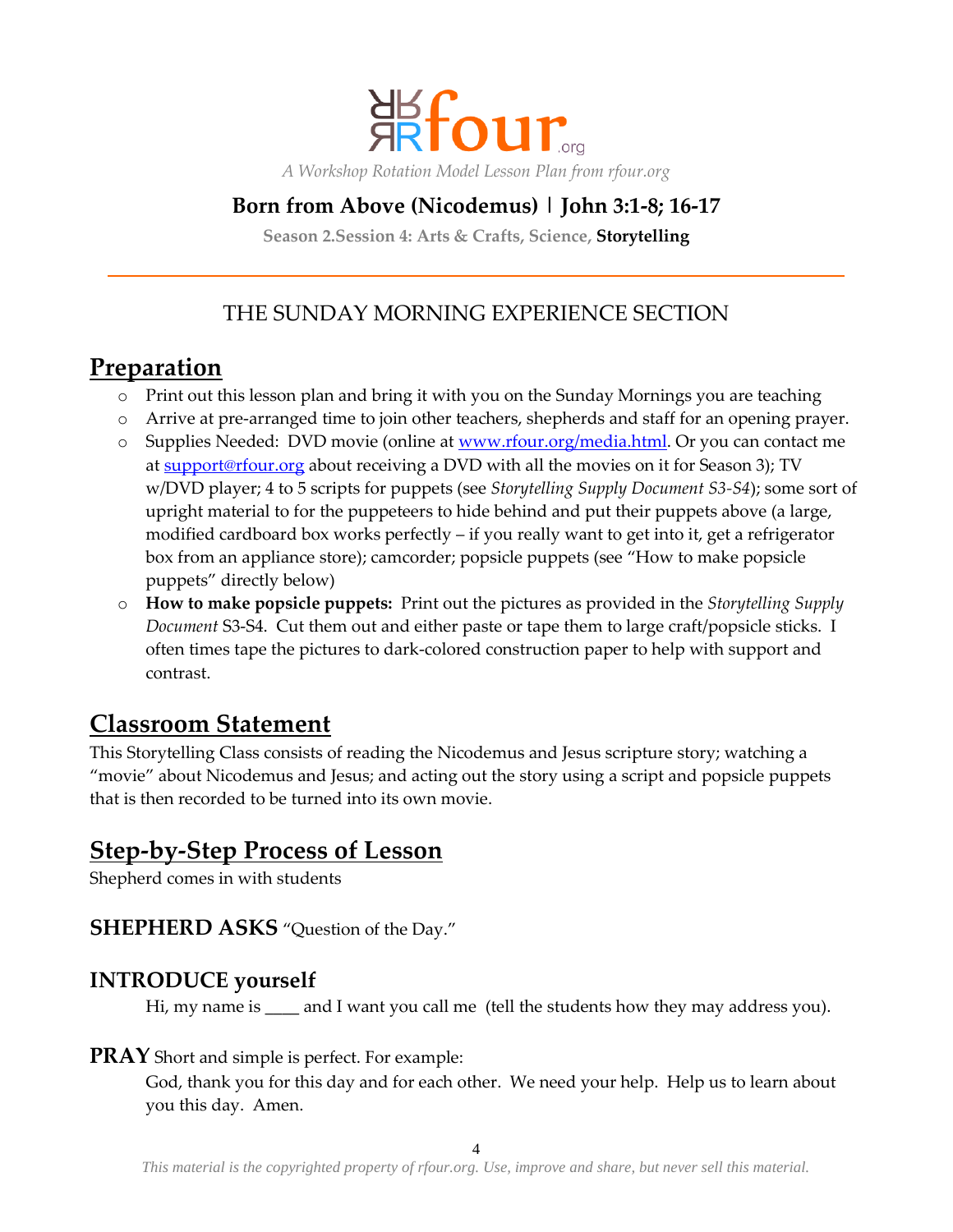## **TELL**

- The scripture story we're going to hear today is a conversation between Jesus and a man named Nicodemus.
- Jesus talks some about being 'born from above' and about the Holy Spirit.
- Listen for what Jesus says the Holy Spirit acts like.

#### **READ John 3:1-8; 16-17 (mixture of NRSV and the Message)**

1 There was a man named Nicodemus, who was a Pharisee and prominent leader among the Jews. 2 Late one night he visited Jesus and said, "Rabbi, we know that you are a teacher who has come from God; for no one can do these things that you do if they are separated from the presence of God." 3 Jesus said, "You're absolutely right. Take it from me: Unless a person is born from above, it's not possible to see what I'm pointing to - to God's kingdom." 4 "How can anyone," said Nicodemus, "be born who has already been born and grown up? What are you saying with this 'born-from-above' talk?" 5 Jesus answered, "You're not listening. So I'll say it another way, 6 'No one can enter the kingdom of God without being born of the Holy Spirit.' 7 Do not be shocked that I said to you, "You must be born from above.' 8 If you choose to live God's way, then you must surrender to God's Holy Spirit that is like the wind. And you must let it move you where it chooses."

16 "For God so loved the world that he gave his only Son, so that everyone who believes in him may not perish but may have life forever. 17 "Indeed, God did not send the Son into the world to condemn the world, but in order that the world might be saved through him.

### **ASK (answers in parentheses)**

- o Did you hear what Jesus said God's Holy Spirit is like? (the wind)
- o At the very beginning of the story, we're told that Nicodemus was a Pharisee. Do you know what a Pharisee is? (a religious leader)

### **TELL**

- o We're now going to watch a short movie that retells the story you just heard, but the story will be told in 'first person.' That means the person talking will be pretending to be Nicodemus himself.
- o In the movie, Nicodemus will talk some about what it means to be a Pharisee.
- o He'll also talk briefly about Sadducees who are also religious leaders.
- o Listen for what might keep Nicodemus from doing what Jesus says about being 'born again.'

# **WATCH Video on DVD**

### **ASK**

o So why was Nicodemus having a hard time with what Jesus was saying? (because to be born again would change his whole life – and he'd worked really hard and had really wanted to be a Pharisee)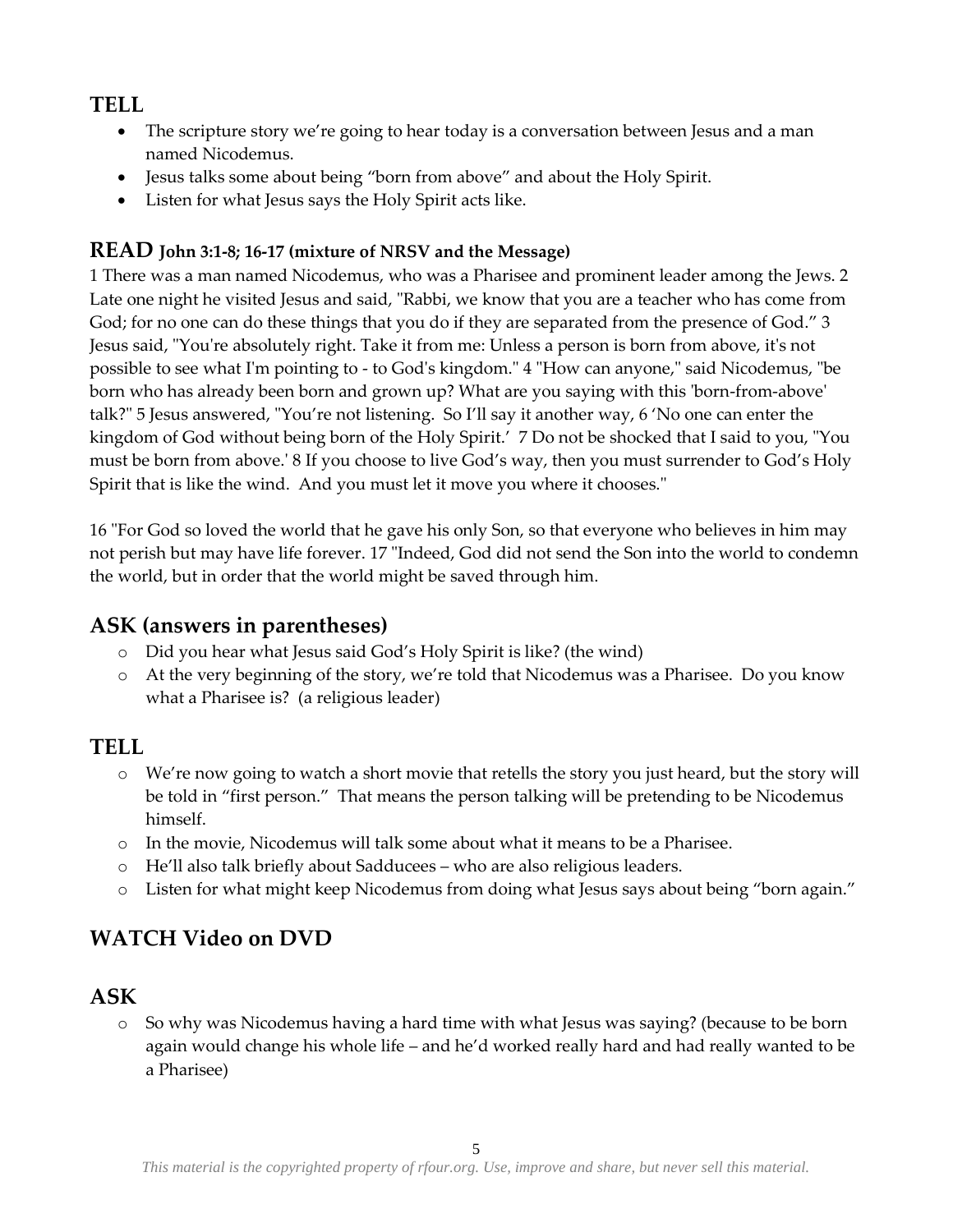## **TELL**

- o Now we're going to make our own movie.
- o We have two characters that talk a lot, Jesus and Nicodemus.
- o Then there are other parts that are not speaking parts.
- o So what we're going to do is go behind the screen, here.
- o And then we'll assign parts.
- o (If need be, you can assign an 'audience' part to the less than enthusiastic students. Our shepherd here will record our play (or maybe have a student help out here, too).
- o We'll do a practice run through, where I'll be the director, helping yall know what to do and when to do it.
- o Once we got through the practice run, then we film it.

# **DO & RECORD Popsicle Puppet Play**

# **Puppet Play Script**

#### **Popsicle "people" and props needed:**

- o Paper that says 'Night time'
- o Jesus
- o Nicodemus
- o People of Israel
- o The End sign

#### **Speaking Characters:**

- o Jesus
- o Nicodemus

#### **Non-speaking or one-line parts:**

- o Night time
- o People of Israel

# **Screen Play**

**Nicodemus**: I love to have people pay attention to me!

**People of Israel:** [pop up] We can SEEEEE you! [pop back down]

**Nicodemus**: Hello there, people! Thank you! Thank you! See you tomorrow morning. [walk/bounce over and "stand" in front of sheet that says "Night time."

**Jesus:** [pops up in front of sheet that says "night time"]

**Nicodemus**: [*whispers*] Hello, Jesus.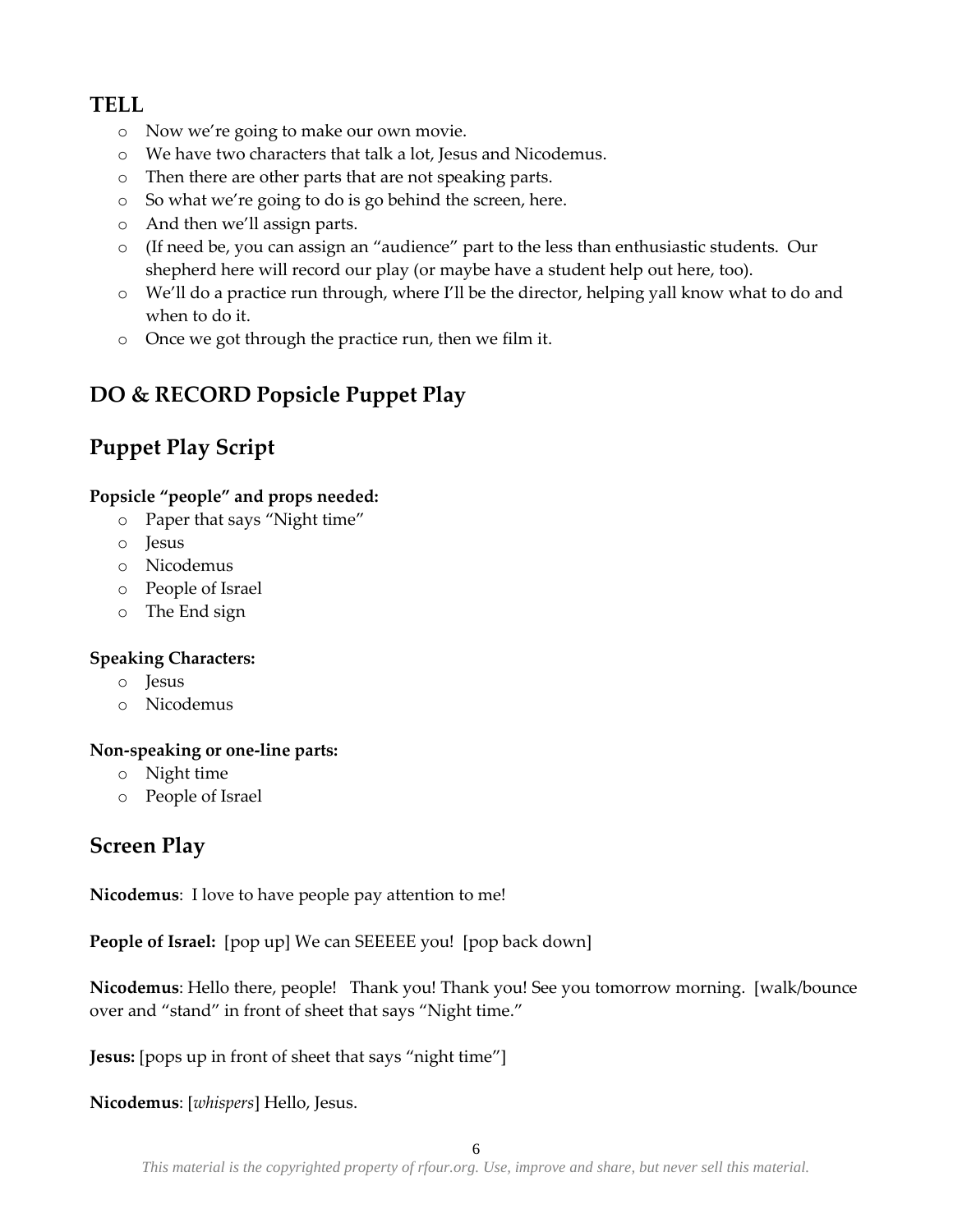**Jesus:** What? I can't hear you...Why are you whispering?

**Nicodemus**: [*clears throat – talks in normal voice*] Oh, right. Sorry. Just didn't want people to see me actually talk to you. But I forgot: It's night time. The people can't see me!

**People of Israel:** [pop up] We can SEEEEEE you! [pop back down]

**Nicodemus**: Oops! [*looks at where the people were. Looks back at Jesus*] Jesus, I just want to say that I know you're paying attention to God because no one can do what you're doing and say what you're saying without God's help. I'm very impressed. I was wondering if you could help me do what you're doing.

**Jesus:** To do what I'm doing, you need to be born again.

**Nicodemus**: What? Don't be silly – no one can do that!

**Jesus:** You can't see what God is doing until you start your life over and live God's way.

**Nicodemus**: What? How do I do that?

**Jesus:** To start your life over again, let God's spirit guide you like the wind moves a leaf. Don't try to control yourself or the wind. Instead, surrender to where God's spirit is sending you.

**Nicodemus**: But I'm not a leaf! I'm Nicodemus! The people love me!

**People of Israel:** [pop up] We can SEEEEEE you! [pop back down]

**Nicodemus**: [looks at the people; looks back to Jesus]

**Jesus:** You let the people's attention drive what you do and why you do it. You, of all people, should know better. You should know that it is not the people's attention that saves you, but God's attention that saves you.

**Nicodemus**: But I've built my whole life around getting the people's attention. And look how good I am at it? The people even find me during the night time! To do what you're saying would destroy my life!

**Jesus:** God loves the world. God loves you. And the way God wants you to live will not *destroy* the world, instead, the way that God wants you to live, if you do it, will SAVE the world.

**Jesus:** [drops back down]

**Nicodemus**: What would I do without the people? Could I really start my life over and make God the most important thing in my life – even more important than the attention of the people? Could I really do that?